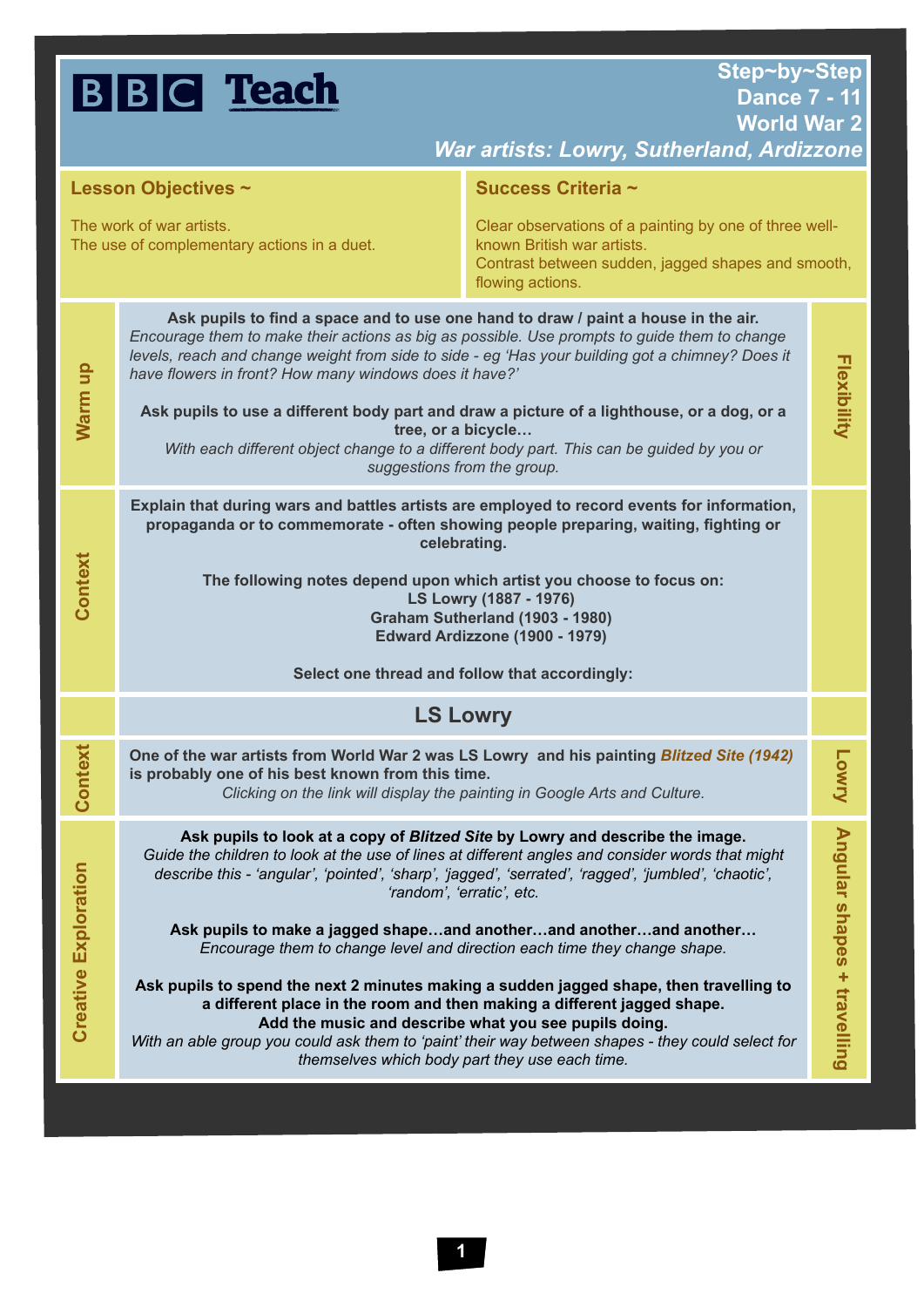**World War 2**

| War artists: Lowry, Sutherland, Ardizzone                                                                                                                                                                                                 |                                                                                                                                                                                                                                                                                                                                                                                                                                                                                                                                                                                                                                                                |                                                                                                                                                                                                                                                       |                                   |
|-------------------------------------------------------------------------------------------------------------------------------------------------------------------------------------------------------------------------------------------|----------------------------------------------------------------------------------------------------------------------------------------------------------------------------------------------------------------------------------------------------------------------------------------------------------------------------------------------------------------------------------------------------------------------------------------------------------------------------------------------------------------------------------------------------------------------------------------------------------------------------------------------------------------|-------------------------------------------------------------------------------------------------------------------------------------------------------------------------------------------------------------------------------------------------------|-----------------------------------|
| Success Criteria ~<br><b>Lesson Objectives ~</b>                                                                                                                                                                                          |                                                                                                                                                                                                                                                                                                                                                                                                                                                                                                                                                                                                                                                                |                                                                                                                                                                                                                                                       |                                   |
| The work of war artists.<br>Clear observations of a painting by one of three well-<br>known British war artists.<br>The use of complementary actions in a duet.<br>Contrast between sudden, jagged shapes and smooth,<br>flowing actions. |                                                                                                                                                                                                                                                                                                                                                                                                                                                                                                                                                                                                                                                                |                                                                                                                                                                                                                                                       |                                   |
| Creative exploration                                                                                                                                                                                                                      | Ask pupils to find a partner and a space together.<br>Ask pupils to label themselves A and B.<br>Ask person A to repeat the previous task.<br>Ask person B to imagine that they are a war artist and when their partner makes one of<br>their jagged shapes they should use part of their body as a brush and trace around their<br>partner as if painting the image they are creating.<br>Allow the pairs approximately 1 minute before changing roles.<br>If time permits allow the pairs to have more than one opportunity at each role.<br>Encourage the 'painter' to move with their partner as they travel around the room.                              |                                                                                                                                                                                                                                                       | shapes + actions<br>Complementary |
| exploration<br>Creative                                                                                                                                                                                                                   | Ask the pairs to repeat the task but now changing roles after every jagged shape.<br>Ask the painter to ensure that they travel over, under or around their partner as if<br>exploring a blitzed location before selecting the image that they will paint.<br>It is likely that pupils will largely revert to using their hands to 'paint'. To add a greater challenge<br>you could suggest that they are NOT allowed to use their hands.<br>Add the music and allow the pairs 3 minutes or so for this task.<br>Describe what you see pupils doing - eg 'Dominic is carefully stretching his elbow really high' or<br>'Cerys is painting fast, long strokes'. |                                                                                                                                                                                                                                                       | shapes + actions<br>Complementary |
| Performance                                                                                                                                                                                                                               | Team one pair with another.<br>Ask one pair to perform and the other pair to film or observe.<br>Ask the viewing pair to consider:<br>* Is there a contrast of dynamic - the suddenness of the jagged shapes and the<br>smoother painting actions?<br>* Do the shapes / actions between the pair complement each other?<br>* Does the 'painter' travel over, under or around their partner?<br>After a minute or so ask the viewing / filming pair to feedback before changing over roles.<br>If time permits allow an extra minute or two for the groups to re-run their duets in order to apply<br>the suggestions / comments made.                          |                                                                                                                                                                                                                                                       | <b>Analysis</b>                   |
| down<br>Cool                                                                                                                                                                                                                              | Ask pupils to say goodbye to their partner and find a space again.<br>Encourage pupils to lengthen, twist, bend, arch or tilt.                                                                                                                                                                                                                                                                                                                                                                                                                                                                                                                                 | Remind them that Lowry was famous for the way he elongated the figures in his paintings.<br>Ask pupils to extend their bodies in different directions - eg stretch an arm to the side,<br>stretch a leg to the front, reach head towards the ceiling. | <b>Rhythm</b>                     |
|                                                                                                                                                                                                                                           | <b>Graham Sutherland</b>                                                                                                                                                                                                                                                                                                                                                                                                                                                                                                                                                                                                                                       |                                                                                                                                                                                                                                                       |                                   |
| Context                                                                                                                                                                                                                                   | Ask pupils to look at a copy of Graham Sutherland's painting Devastation, 1941: An East<br>End Street and describe the image.                                                                                                                                                                                                                                                                                                                                                                                                                                                                                                                                  | Clicking on the link opens an image of the painting at the Tate Gallery in London.<br>Guide pupils to notice how the two sides of the street appear to mirror each other.                                                                             | Sutherland                        |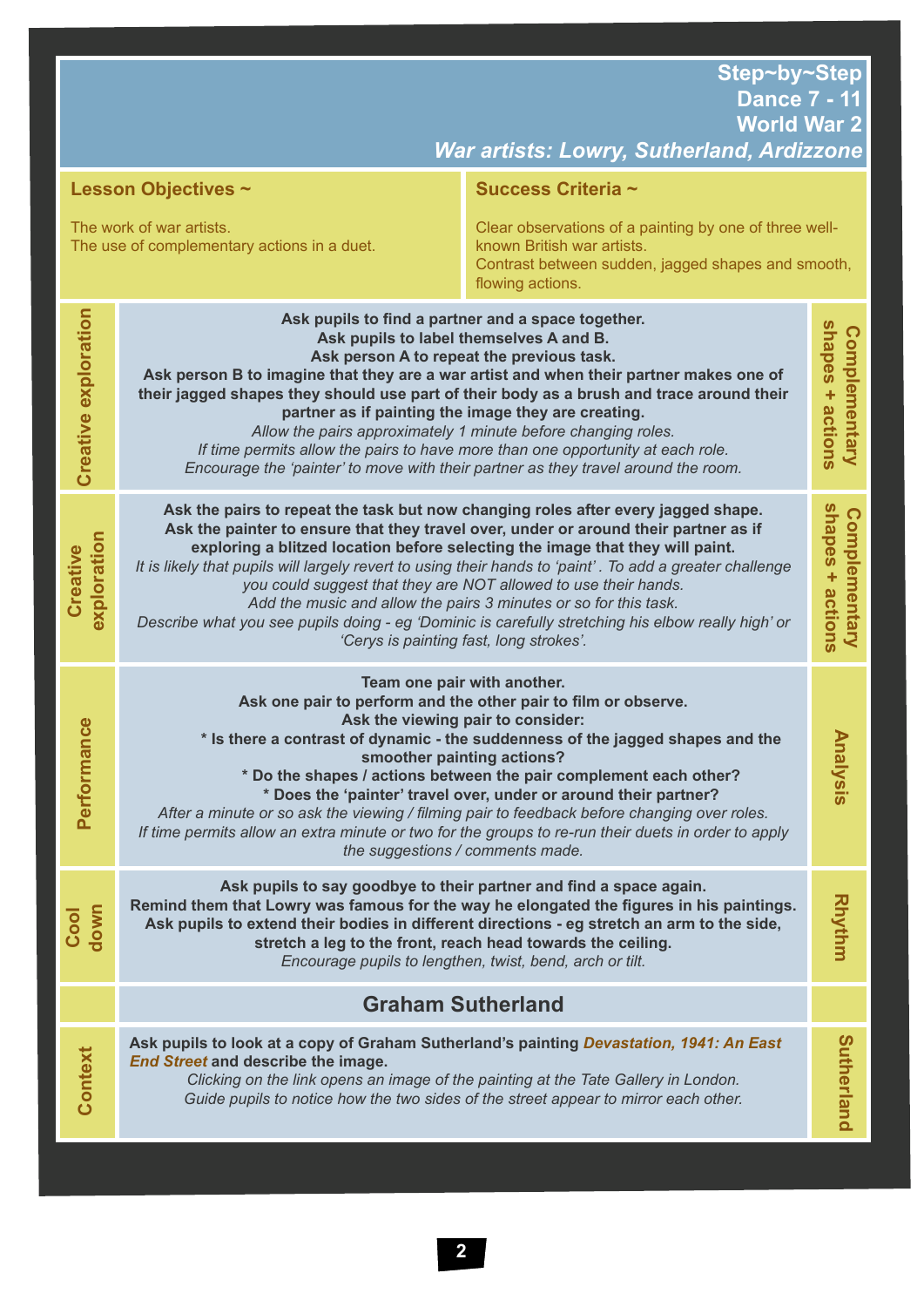**World War 2**

| War artists: Lowry, Sutherland, Ardizzone                                                                                                                                                                                                 |                                                                                                                                                                                                                                                                                                                                                                                                                                                                                                                                                                                                                                                                                                                                                                               |                                                                                                               |            |
|-------------------------------------------------------------------------------------------------------------------------------------------------------------------------------------------------------------------------------------------|-------------------------------------------------------------------------------------------------------------------------------------------------------------------------------------------------------------------------------------------------------------------------------------------------------------------------------------------------------------------------------------------------------------------------------------------------------------------------------------------------------------------------------------------------------------------------------------------------------------------------------------------------------------------------------------------------------------------------------------------------------------------------------|---------------------------------------------------------------------------------------------------------------|------------|
| Success Criteria ~<br><b>Lesson Objectives ~</b>                                                                                                                                                                                          |                                                                                                                                                                                                                                                                                                                                                                                                                                                                                                                                                                                                                                                                                                                                                                               |                                                                                                               |            |
| The work of war artists.<br>Clear observations of a painting by one of three well-<br>known British war artists.<br>The use of complementary actions in a duet.<br>Contrast between sudden, jagged shapes and smooth,<br>flowing actions. |                                                                                                                                                                                                                                                                                                                                                                                                                                                                                                                                                                                                                                                                                                                                                                               |                                                                                                               |            |
| <b>Creative exploration</b>                                                                                                                                                                                                               | Ask pupils to find a partner and face each other.<br>Ask them to label themselves A and B.<br>Ask them to take 1 minute for person A to lead the action and for person B to mirror them.<br>Since the image is very sparse and there is a sense of emptiness within it, guide pupils to move<br>slowly and to pause occasionally.<br>Change over roles and allow another 1 minute or so.<br>Draw pupils' attention back to the painting and the clear use of horizontal and<br>vertical lines.<br>Ask them to repeat the mirroring tasks, but to find different ways of making clear<br>horizontal or vertical lines with different parts of the body and remind them of the<br>moments of stillness.<br>Add the music and allow another minute or so for each pupil to lead. |                                                                                                               | Mirroring  |
| exploration<br>Creative                                                                                                                                                                                                                   | Repeat the task one more time, this time drawing pupils' attention to the use of<br>perspective in the picture - how the houses further away are smaller.<br>Ask them to include actions of different sizes, as well as use of vertical and<br>horizontal lines while mirroring.<br>Add the music and describe what you see pupils doing.                                                                                                                                                                                                                                                                                                                                                                                                                                     |                                                                                                               | Mirroring  |
| ative exploration<br>Cre                                                                                                                                                                                                                  | Ask pupils to remain in their pairs but this time whatever person A does, person B should<br>try to find something contrasting: eg if A reaches upwards, then B might reach down<br>or forwards (contrasting direction); or they might turn or jump (contrasting action); if A<br>moved quickly, B might move slowly (contrasting dynamics).<br>Generally it is easiest to arrange this using 'question and answer': ie A performs an action<br>followed by a response from B.<br>Less experienced pupils are likely to use opposites. So add more challenge by encouraging them<br>to consider alternatives.<br>Allow 1 minute or so before changing roles.                                                                                                                  |                                                                                                               | Contrast   |
| Composition                                                                                                                                                                                                                               | Ask the pairs to join with another duet.<br><b>Remind them of the two tasks:</b><br>Ask one pair to face each other and perform the mirroring task.<br>Ask the other pair to stand behind each of them and perform the 'contrast' task.<br>After approximately 1 minute change over roles.<br>Ask pupils to look at the painting once more and see how their mirroring moves echo the<br>facades of the buildings. Then ask them to consider what their contrasting<br>movements might reflect.<br>Pupils will probably refer to the ruins behind the facades which are irregular and<br>contrasting. However, they may interpret these actions as representing the chaos that will have<br>gone on before or the mood of the painting.                                       | * Mirroring using line, pauses and different sizes.<br>* Contrasting a partner using action, space, dynamics. | Formations |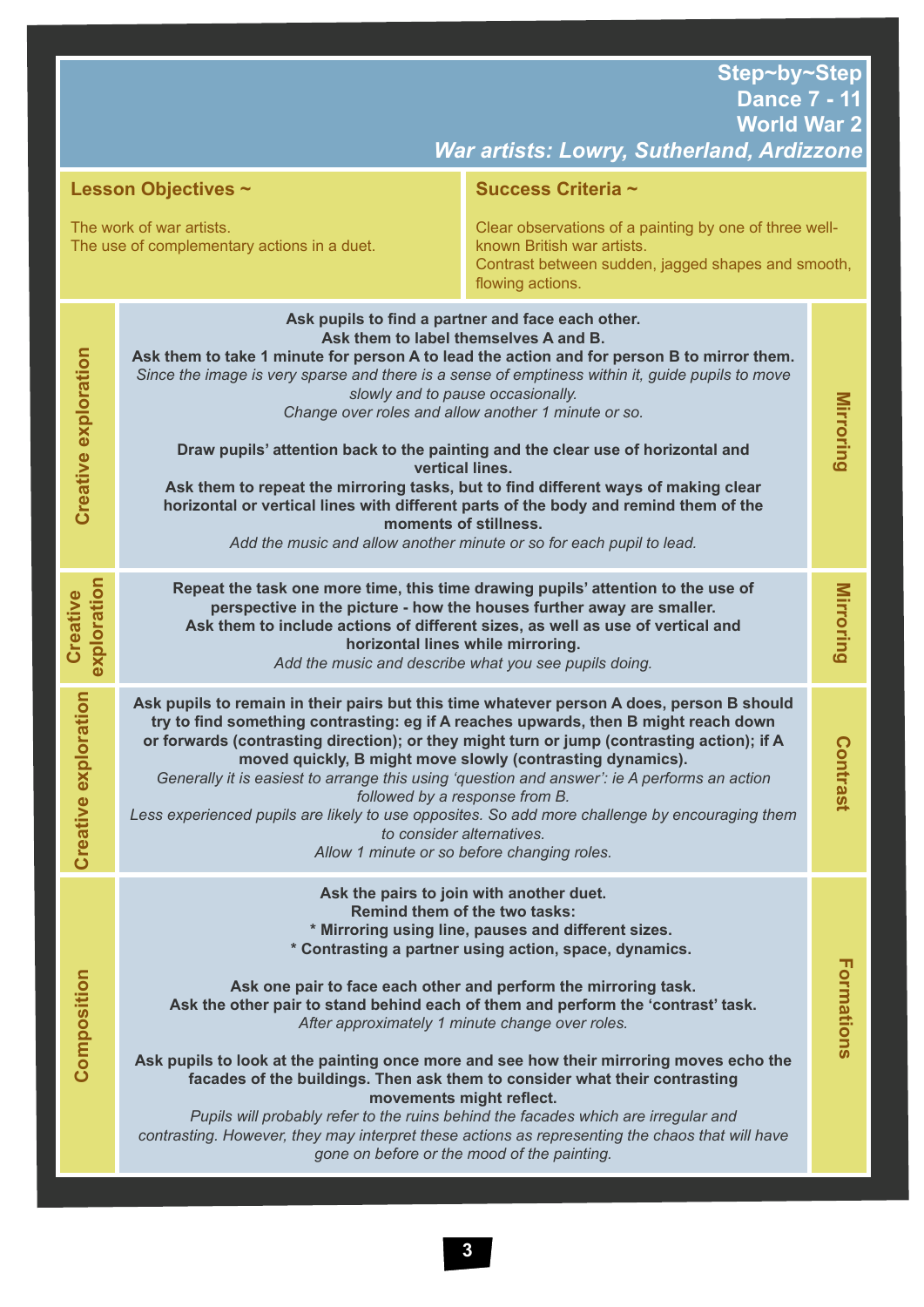*War artists: Lowry, Sutherland, Ardizzone*

| <b>Lesson Objectives ~</b>                                                                                                                                                                                                                |                                                                                                                                                                                                                                                                                                                                                                                                                                                                                                                                                             | Success Criteria ~                                                                                                                                                                                                                                                                                                                                                                                                                                                                                                                                                                                                                                                                                                                                                                                                                                                                                             |                        |
|-------------------------------------------------------------------------------------------------------------------------------------------------------------------------------------------------------------------------------------------|-------------------------------------------------------------------------------------------------------------------------------------------------------------------------------------------------------------------------------------------------------------------------------------------------------------------------------------------------------------------------------------------------------------------------------------------------------------------------------------------------------------------------------------------------------------|----------------------------------------------------------------------------------------------------------------------------------------------------------------------------------------------------------------------------------------------------------------------------------------------------------------------------------------------------------------------------------------------------------------------------------------------------------------------------------------------------------------------------------------------------------------------------------------------------------------------------------------------------------------------------------------------------------------------------------------------------------------------------------------------------------------------------------------------------------------------------------------------------------------|------------------------|
| The work of war artists.<br>Clear observations of a painting by one of three well-<br>known British war artists.<br>The use of complementary actions in a duet.<br>Contrast between sudden, jagged shapes and smooth,<br>flowing actions. |                                                                                                                                                                                                                                                                                                                                                                                                                                                                                                                                                             |                                                                                                                                                                                                                                                                                                                                                                                                                                                                                                                                                                                                                                                                                                                                                                                                                                                                                                                |                        |
| Performing                                                                                                                                                                                                                                | Select 2 or 3 groups to show / film their work and for the others to comment upon:<br>* The formation and how it links to the painting.<br>* The use of mirroring and contrast - what these communicate.<br>Ask them to reflect upon whether mirroring or contrasting was harder.                                                                                                                                                                                                                                                                           |                                                                                                                                                                                                                                                                                                                                                                                                                                                                                                                                                                                                                                                                                                                                                                                                                                                                                                                | Analysis               |
| Cool<br>down                                                                                                                                                                                                                              | Ask pupils to make one large circle.<br>Ask them to copy the actions of yourself - or a confident performer in the group - trying to<br>stay perfectly in time with one another.<br>Allow different children to take the lead as appropriate.                                                                                                                                                                                                                                                                                                               |                                                                                                                                                                                                                                                                                                                                                                                                                                                                                                                                                                                                                                                                                                                                                                                                                                                                                                                | Mirroring<br>/ copying |
|                                                                                                                                                                                                                                           | <b>Edward Ardizzone</b>                                                                                                                                                                                                                                                                                                                                                                                                                                                                                                                                     |                                                                                                                                                                                                                                                                                                                                                                                                                                                                                                                                                                                                                                                                                                                                                                                                                                                                                                                |                        |
| Context                                                                                                                                                                                                                                   | Ask pupils to look at a copy of Edward Ardizzone's painting With the Invasion Fleet<br>Dawn, July 10th 1943 and describe the image.<br>Clicking on the link opens an image of the painting at the Imperial War Museum. Use the '+' and<br>'-' controls to zoom in and out of the painting.<br>Guide pupils to notice how the soldiers in the image are connected and why that might be.                                                                                                                                                                     |                                                                                                                                                                                                                                                                                                                                                                                                                                                                                                                                                                                                                                                                                                                                                                                                                                                                                                                | <b>Ardizzone</b>       |
| ive exploration<br><b>Creati</b>                                                                                                                                                                                                          |                                                                                                                                                                                                                                                                                                                                                                                                                                                                                                                                                             | Ask pupils to find a partner and stand one behind the other.<br>Ask the person at the front to be the leader and the person at the back to place a hand on<br>their shoulder in order to be guided around the space.<br>Encourage the lead pupil to travel at a steady pace and to allow sufficient space for themself and<br>their partner.<br>Allow 1 minute or so before changing roles.<br>Ask for suggestions for other ways they might be able to connect in order to lead their<br>partner safely around the space.<br>With each suggestion allow 30 to 40 seconds per child.<br>Try three or four suggestions in total.<br>Ask pupils to think of their own connection and to try that. Then with each change of roles<br>ask them to find a new connection.<br>If you have pupils that are uncomfortable with physical contact you can use a prop such as a<br>length of ribbon to be the connection. |                        |
| exploration<br>Creative                                                                                                                                                                                                                   | Remind or inform pupils of the difficulty the soldiers would have faced with the<br>various obstacles they may have encountered.<br>Ask the pairs to create a still shape in which they are connected in some way - this could<br>where one person is leaning on the other; or a complementary shape where they blend<br>together or link in some way.<br>Ask the pairs to find anotherand anotherand another<br>Encourage pupils to use different levels, to consider asymmetrical shapes and to try<br>connecting using body parts other than just hands. | include a counter-balance where they are pushing together or pulling apart; a support                                                                                                                                                                                                                                                                                                                                                                                                                                                                                                                                                                                                                                                                                                                                                                                                                          | <b>Contact work</b>    |